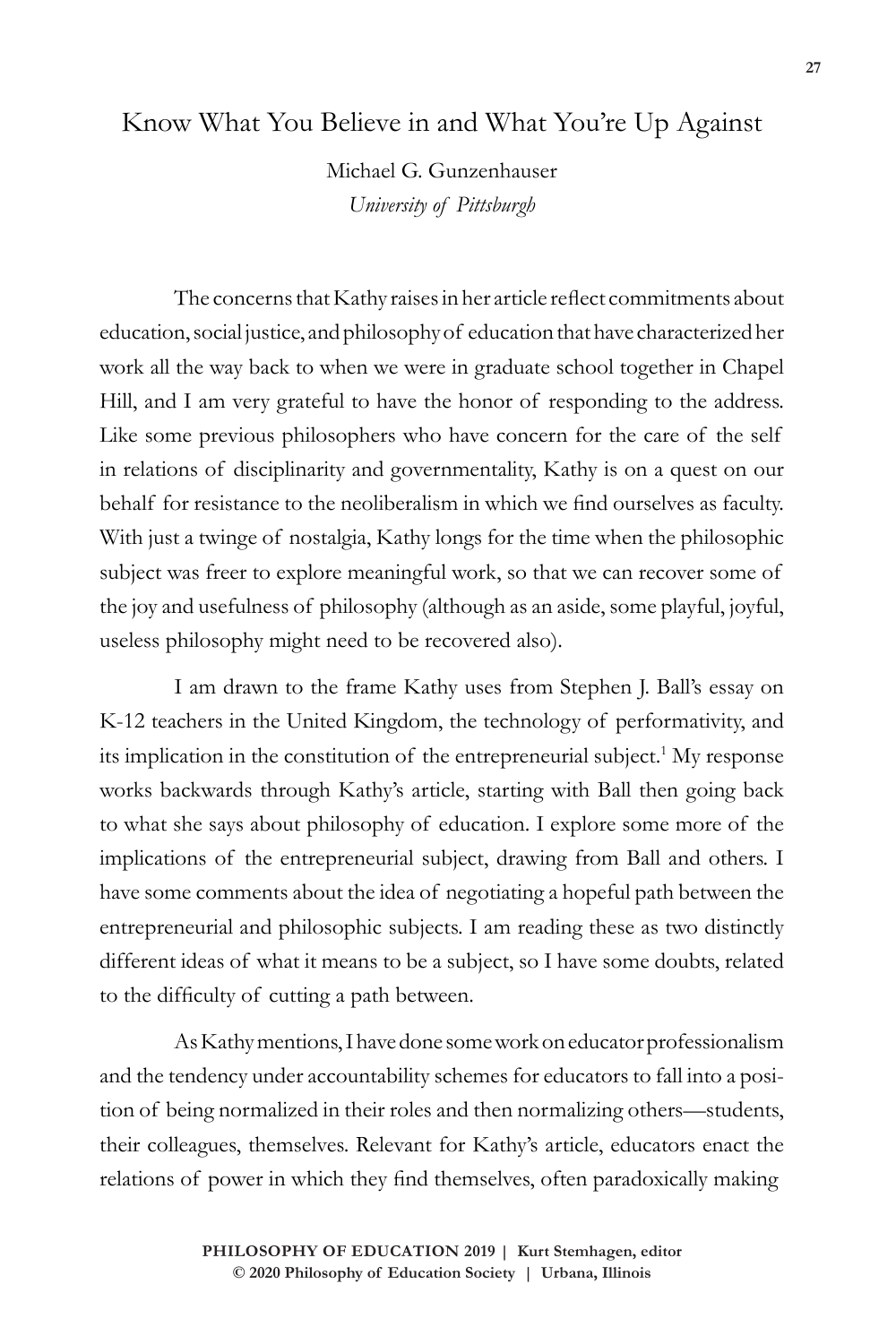things worse for themselves, their peers, and their students. Kathy transposes these themes for higher education effectively, as she has an argument for how the policy technologies of neoliberalism—market, managerialism, and performativity—play out among faculty.

Ball's description of performativity in K-12 education in the United Kingdom provides a startling interpretation of educational policy in practice. In my reading, Ball establishes the conceptual problem that Kathy's philosophic subject needs to solve. Pragmatically, she wants to negotiate a hopeful path "through … the extremes," which includes addressing "contemporary social, political, and moral struggles," the real problems of our time, a "philosophy that matter[s]." But can these two kinds of subjects be negotiated? The entrepreneurial subject is marked by subjectivity as subjectification.<sup>2</sup> The philosophic subject is a combination of virtuous roles consistent with pragmatism: educator and collaborator, an inquirer on the question for a just and meaningful life, a collective actor working for collective goals. However, how does the philosophic subject deal with the entrepreneurial subjectivity as subjectivation? Can it resist entrepreneurial subjection? Or might we have other options?

Ball captures well the chaotic nature of the problem of accountability schemes. The entrepreneurial subject is a competitor, one who is positioned within neoliberalism to compete. Kathy picks up his analysis of the technology of performativity for faculty in higher education, supposing that the constitution of the entrepreneurial (or enterprising) self has shifted who we are—how we are being constituted as subjects.

Following Ball, the entrepreneur operates from a fearful stance. In the managerial system Ball describes, the entrepreneur is in a constant battle for control. Attempts to be rational—to act in one's own interest, to act in a collective interest—are at best guesses on how to act, based on information provided, and subject to change. The motivating force is fear—fear that we won't do what is actually going to be determined to have value when it comes time to make an accounting. Whether it is how to prepare children for highstakes tests or how many articles to publish per year in what level of journals, it's not within our control.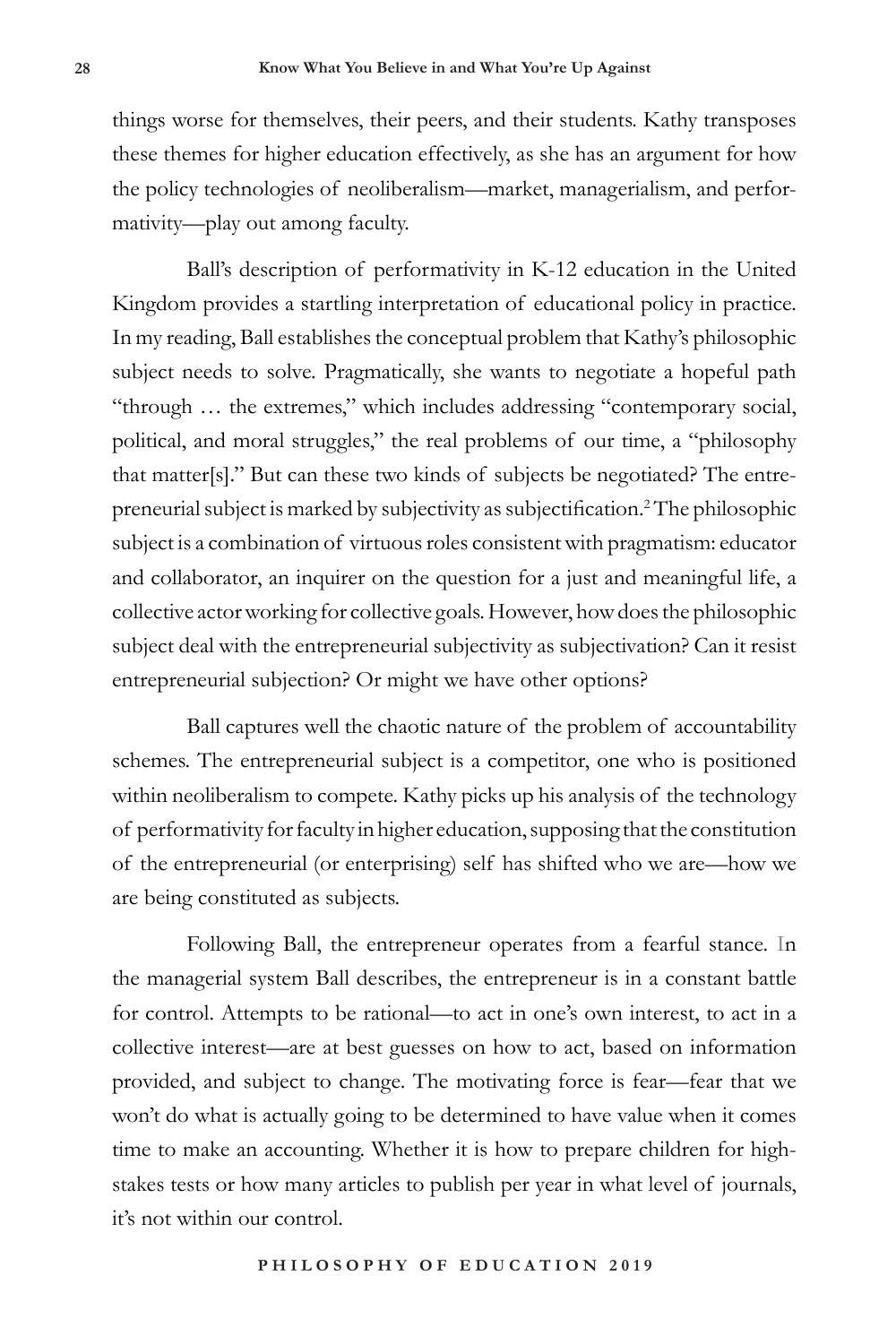As Kathy alludes to, colleagues' desire for control in a performative society consumes time, energy, and physical and mental health, for control is elusive. The struggle to control one's situation, one's destiny, is not supposed to make sense; following Ball, it defers the moral value of practices, or the importance of relation or community. Or even good work. The work may be valuable, but only as a commodity—it's not good, but a good. Or it's monetizable, sellable, scalable, fundable; maybe it's a brand.

I see Kathy having two related implications of what's wrong and what needs to be fixed. One is her take on what performativity means for philosophers of education and philosophy of education. Kathy implies that the neoliberal, performative academy is particularly hard on philosophy of education. One could argue, based on the various references in Kathy's article, that philosophy of education has come out on the ass end of several if not all educational reform movements over the last thirty years, a concern I return to in a minute.

The second implication for Kathy is a more general take on the effects of neoliberal performativity for faculty practice in general. The "killing of the spirit" identified several decades ago by Page Smith, has reached down into the professional schools.<sup>3</sup> In the late 1980s Smith was concerned the academic disciplines had lost the sense of their value for contributing to society and had instead become societies of careerist researchers looking to make names for themselves on the backs of their colleagues and graduate students, with little regard to the inherent value of their work or the responsibility of teaching. Kathy is similarly concerned with what has happened to the work of our colleagues in professional schools, which makes some sense, because shortly after Smith wrote his book, David Labaree predicted that the effort post-*Nation at Risk* to professionalize the field of teaching would probably not professionalize teaching itself but instead professionalize teacher education and teacher educators, who would have to first claim the right to claim specialized knowledge and training within the academy and finally claim the respect owed to us by other disciplines.<sup>4</sup>

In Kathy's corner of higher education, the killing of the spirit is lately happening by way of a thousand little darts in moments you and I can imagine, such as when colleagues look the other way when the work of the college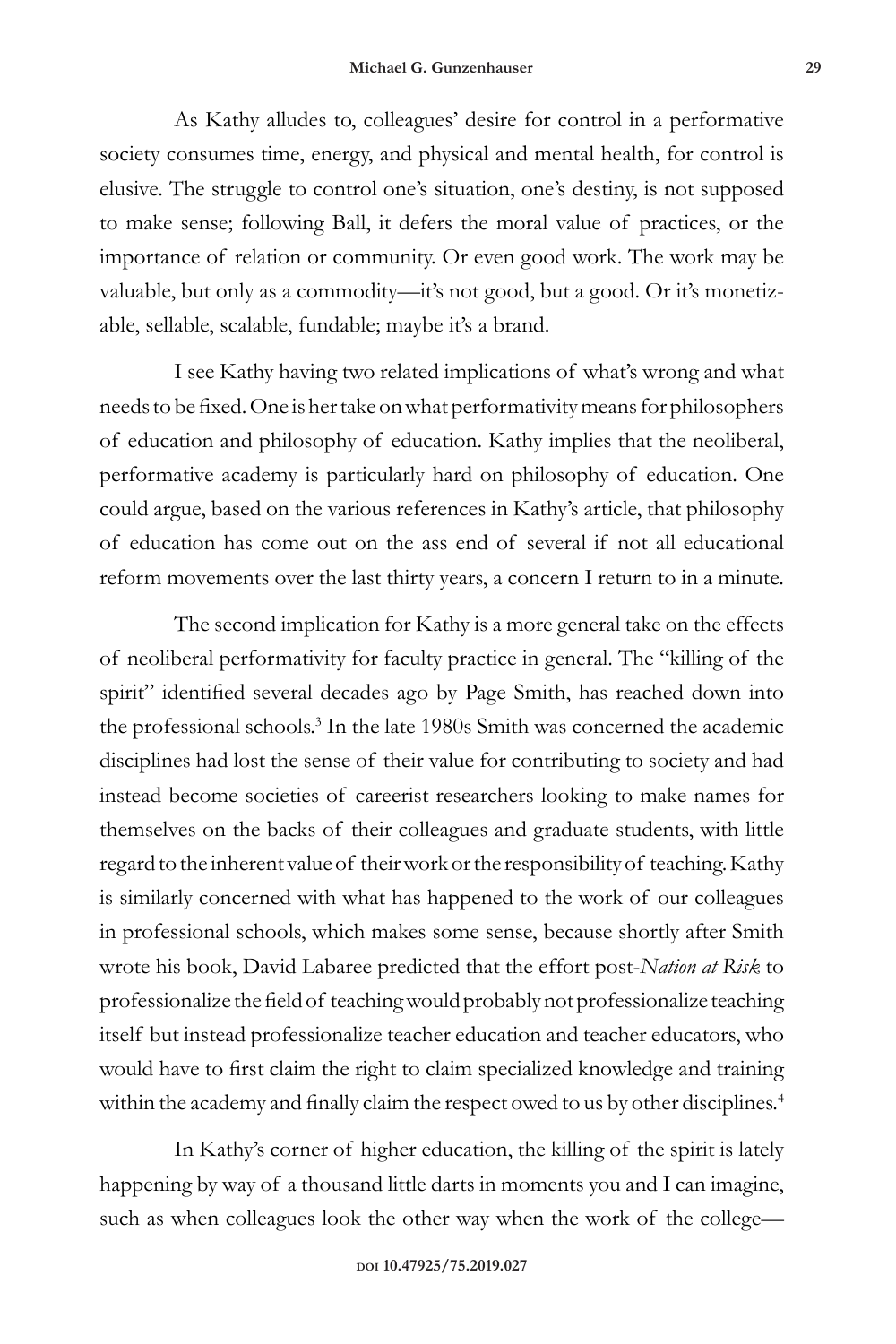teaching, advising, service, etc.—needs to be done but comes into conflict with their individualized practice (Ball might say fearful practice). The individualized goals seem to be the more compelling mission of schools of education, climbing in the *US News and World Report* rankings, or something similar.

If fearful practice occurs because we're not sure if we're doing the right thing to be successful in the entrepreneurial age, the vague aims actually make them that much more powerful. The chief relations in such accountability schemes, as Gert Biesta argued in 2004, are vaguely between the institution and the state—a mysterious, largely anonymous economic relation that takes attention away from the pedagogical relation, which Biesta argues should be the primary relation and protected; further, it is philosophically more appealing and ethically more defensible.<sup>5</sup>

Aside from their lack of carrying their weight in institutions, Kathy is rightly concerned with what these colleagues are doing to themselves and the conditions they create for others. For Kathy, the changing expectations are not coming fully from above in our institutional hierarchies, but from the faculty themselves through their entrepreneurial actions. This is what makes the performativity frame so compelling to me. Kathy's endnote thirty-four gives us a sense of what specifically she is up against in her current situation that may be leading to her present concern—that her colleagues are producing staggering numbers of publications, and at the same time she's aware that some of her colleagues are working way too hard at this, at the expense of their health, and it's not clear that it matters or sets the right priorities. Following Ball, it cultivates self-doubt among those who aren't working the metrics.

As Kathy argues, it's neither healthy nor sustainable. Mental health is a serious concern, and bad disciplinary behavior by colleagues in leadership positions can make conditions worse—moving the goalposts, as they say, and other gaslighting behaviors. The mental health challenges can be exacerbated by our intra-disciplinary competition, and we should talk about that as a PES phenomenon also, although maybe now is not the best time.

Back then to the first part of Kathy's article about the implication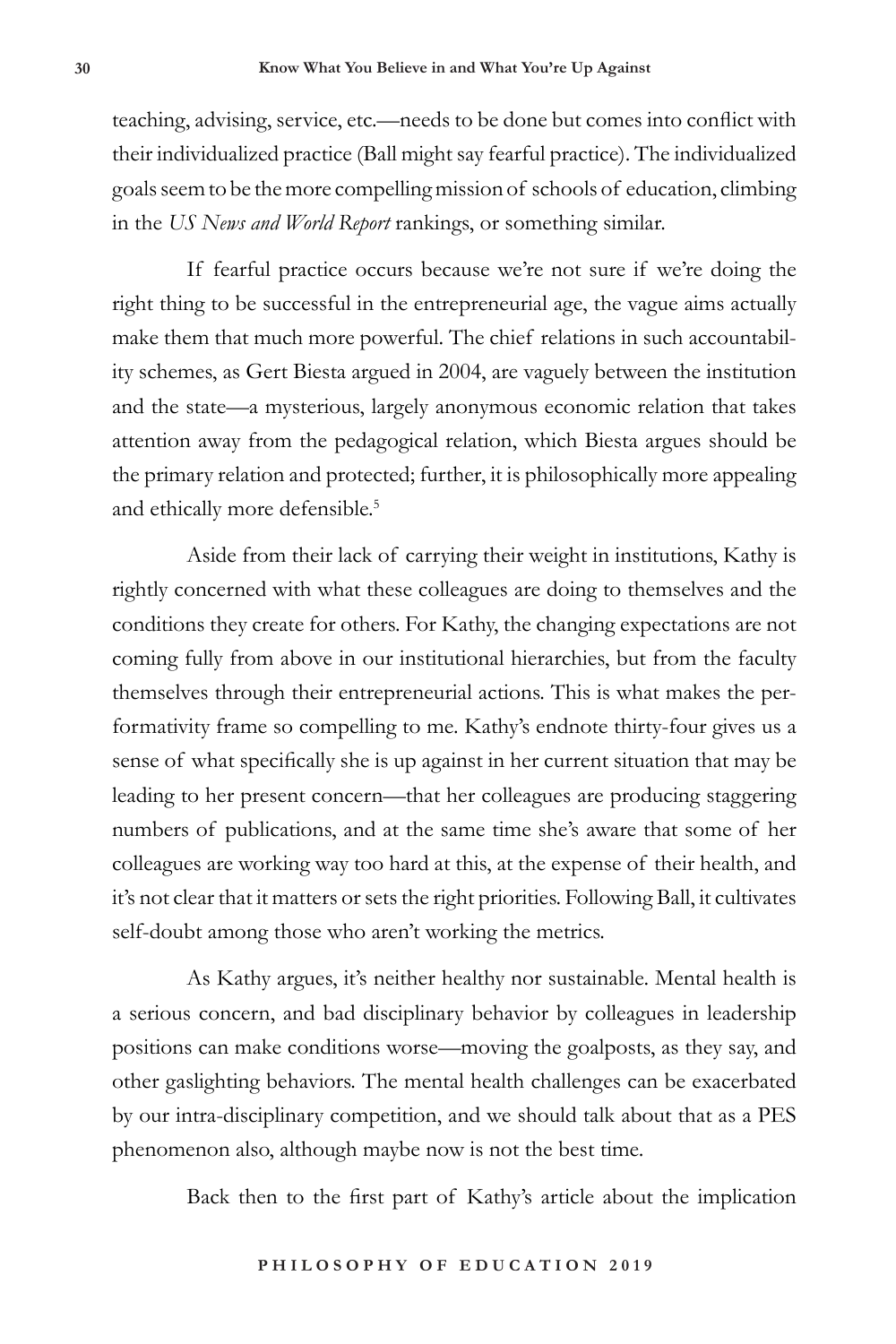in philosophy of education. Kathy proceeds consistently with her continual work as a philosopher of education in anti-oppressive work. What the work of philosophy is, she names for herself as "to think clearly, to listen openly, and to act ethically," all "valuable in the quest to be of use." She draws from several depictions of philosophy, each in turn getting closer to the project of anti-oppression (from John Dewey, systematic questioning; Nick Burbules, revisiting persistent questions for new wisdom; Cris Mayo, holding concepts in tension to examine for exclusions; Audrey Thompson, "listening at an angle"; Ann Diller, the willingness to be torpefied; Lisa Delpit, turning upside down and letting others' realities enter in). As this unfolds, I see Kathy talking about a particular kind of philosophy—a philosophy across difference—which is a site of contention in philosophy.

The point is that this is the kind of work—working across difference to create pockets of decency and justice—she wants (and wants us) to be doing as opposed to the more individualistic, entrepreneurial work the academy increasingly asks us to perform. The contrast is indeed stark. What our more senior colleagues told us our job was to do—figure out ideas, try to resolve what's troubling us—was always tempered by the banality of managers attempting to count us into their rubrics, so they can achieve their goals of improving our ranking in *US News and World Report,* or whatever else their goals may be. Serving as an associate dean the last five years I have come to appreciate how difficult it is to solve problems without creating new, worse ones.

For Kathy, there are small and medium-size moments when as faculty we can make a difference. Arguing for sanity in evaluation decisions is an important duty. We do need to be of use to our colleagues, and the cultural work Kathy names is quite important. We need to open up possibilities to change the academic cultures, which is the larger work. Especially relevant for me (and I know also for Kathy) is the work we can do to make the academy a stronger and more sustaining home for people of color and first-generation college students. Those are real things that we can do. For Kathy, it seems that this is what she has in mind about negotiating a hopeful path between the two subjects.

But I wonder is that going to be enough to make a difference? I'm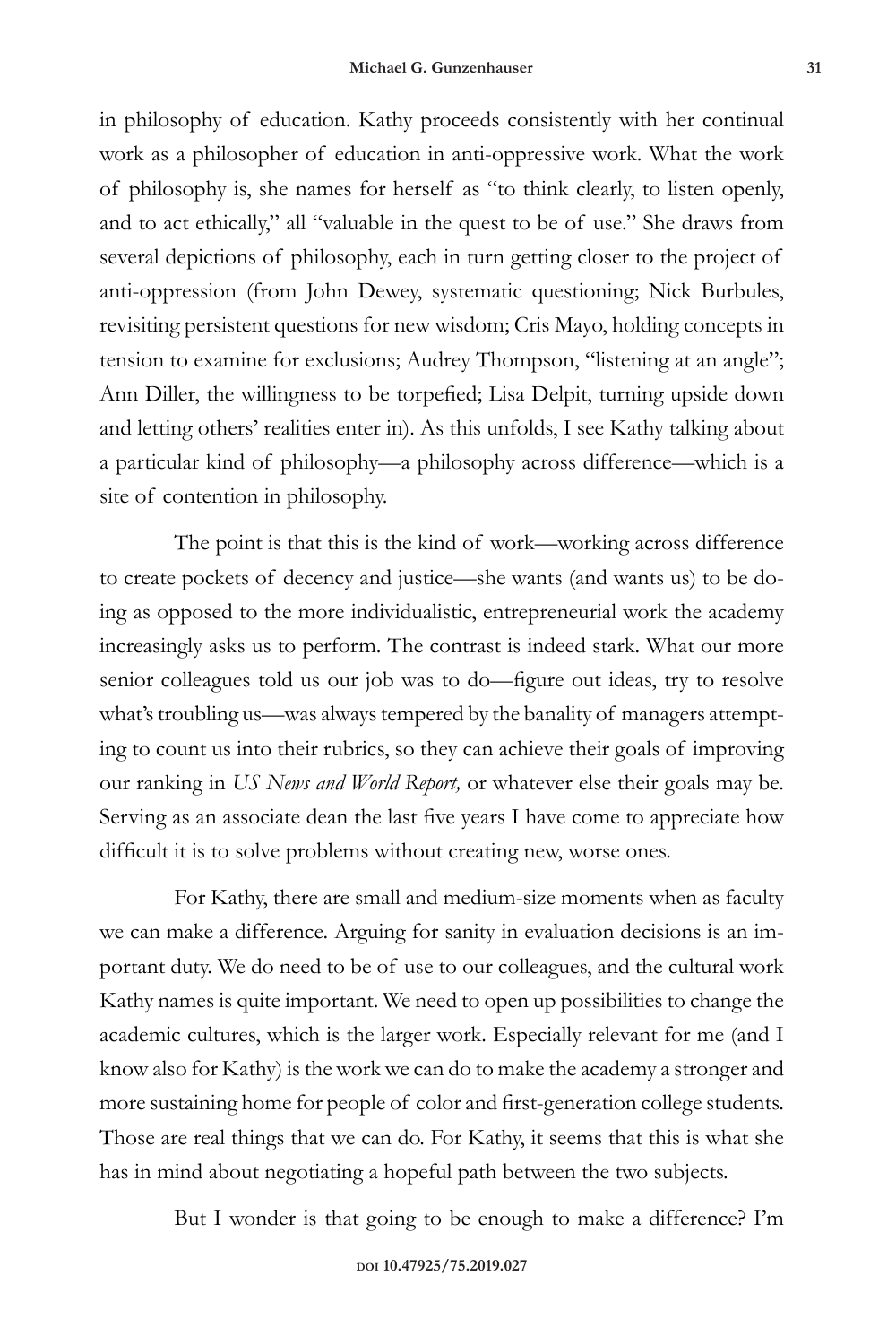concerned (perhaps fearful) about whether a pragmatist philosophic subject (by itself) can respond to entrepreneurial subjectivity. Kathy's philosophic subject (which is "open-minded, wholehearted," and responsible) is supposed to resist performativity. Won't neoliberalism just shape-shift and co-opt the philosophic subject? Probably, but as Eve Tuck argues, neoliberal logic is incomplete and "does not account for many exceptions," so there is reason to hope.<sup>6</sup>

How might we create some exceptions to the entrepreneurial subject? Can pragmatism forge a hopeful path between, and what would it mean to do that? The philosophic subject is powerful as a set of ideals; can it negotiate the power relations game that the entrepreneurial subject is playing? What I propose is that we need to know what we believe in but also know what we're up against. It is most important to know what constraints we are operating under and how difficult it can be to work against the larger cultural patterns that are operating beyond the walls of our meeting rooms. Specifically, I would like us to think about sustainable ways that we can participate in the work of the institutions of which we are a part and create collaborative spaces that are engaged in meaningful work, community engagement, and devoted educational experiences for our students.

So that is my title, "Know what you believe in and what you're up against." In closing, I want you to know I printed that title in color and taped it on my office door a week ago. So far no one has noticed.

<sup>1</sup> Stephen J. Ball, "The Teacher's Soul and the Terrors of Performativity," *Journal of Educational Policy* 18, no. 2 (2003): 215-228.

<sup>2</sup> Ball cites Teresa de Lauretis for the concept of subjectivity; Ball, "The Teacher's Soul," 227n2.

<sup>3</sup> Page Smith, *Killing the Spirit: Higher Education in America* (New York: Viking, 1990). 4 David Labaree, "Power, Knowledge, and the Rationalization of Teaching: A Genealogy of the Movement to Professionalize Teaching," *Harvard Educational Review* 62, no. 2 (1992): 123-154.

<sup>5</sup> Gert Biesta, "Education, Accountability and the Ethical Demand: Can the Democratic Potential of Accountability Be Regained," *Educational Theory* 54, no. 3 (2004): 233-250.

<sup>6</sup> Eve Tuck, *Urban Youth and School Pushout: Gateways, Get-Aways, and the GED* (New